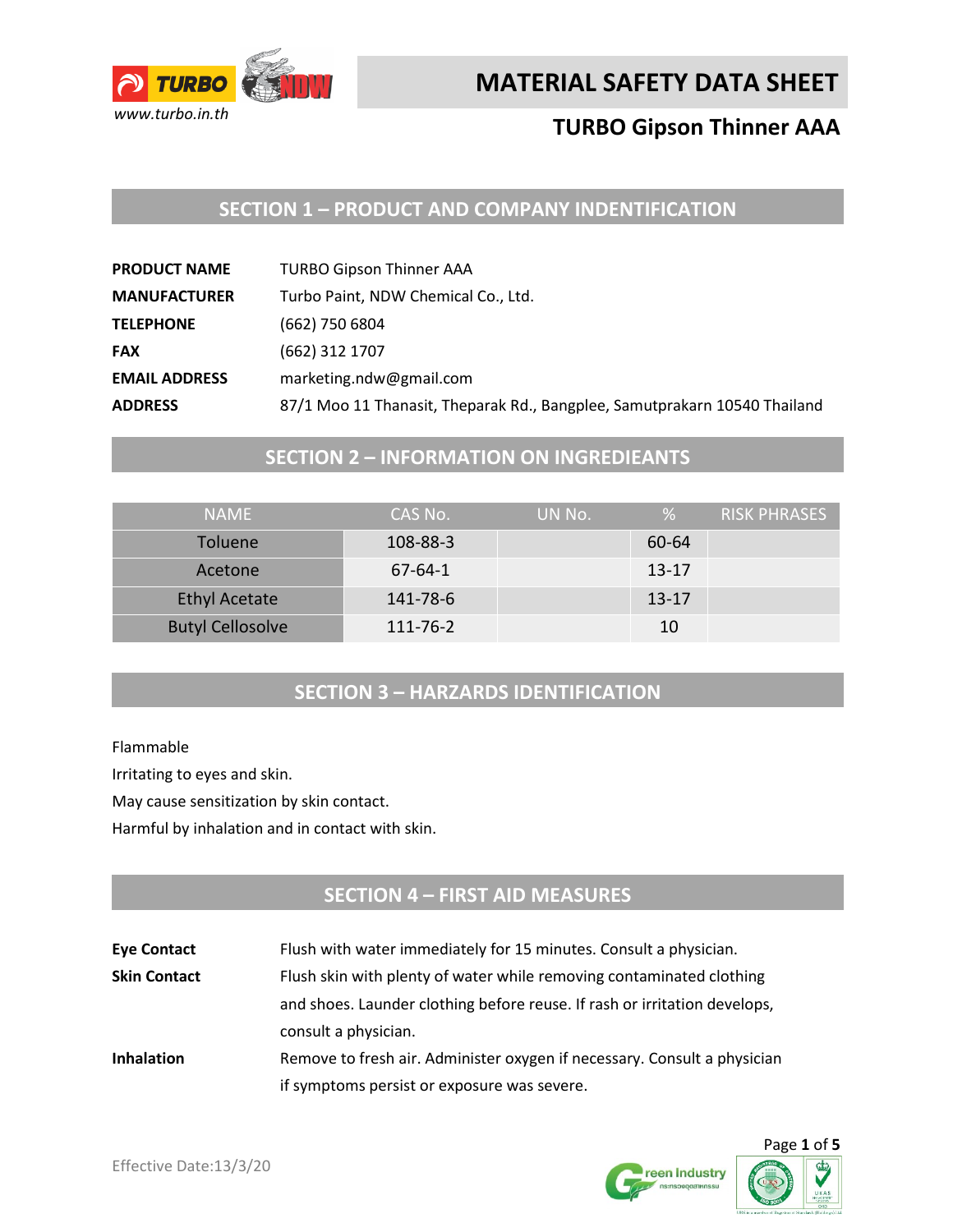

# **TURBO Gipson Thinner AAA**

**Ingestion** If swallowed do not induce vomiting. Seek immediate medical attention.

### **SECTION 5 – FIRE AND EXPLOSION HAZARD DATA**

**Extinguishing Media** Recommended: alcohol resistant foam, CO2, powders, water spray. **Recommendations** Fire will produce dense black smoke. Exposure to decomposition products may cause a health hazard. Appropriate breathing apparatus may be required. Cool closed containers exposed to fire with water. Do not release runoff from fire to sewers or waterways.

### **SECTION 6 – ACCIDENTAL RELEASE MEASURES**

**Personal Precautions** Exclude sources of ignition and ventilate the area. Avoid breathing vapor or mist. Refer to protective measures listed in sections 7 and 8. **Spill Spill** Contain and collect spillage with non-combustible absorbent materials, e.g. sand, earth, vermiculite, diatomaceous earth and place in container for disposal according to local regulations (see section 13). Do not allow to enter drains or watercourses. Clean preferably with a detergent; avoid use of solvents. If the product contaminates lakes, rivers or sewage, inform appropriate authorities in accordance with local regulations.

### **SECTION 7 – HANDLING AND STORAGE**

**Handling** Do not get in eyes, on skin, or on clothing. Keep container tightly closed when not in use. Wear personal protection equipment. Do not breathe vapors. Wash thoroughly after handling. If pouring or transferring materials, ground all containers and tools. Do not weld, heat, cut or drill on full or empty containers. Avoid breathing vapors or spray mist. **Storage** Keep away from heat, sparks, open flames and oxidizing agents. Keep containers closed. Store in a cool, dry place with adequate ventilation.

# **SECTION 8 – EXPOSURE CONTROLS / PERSONAL PROTECTION**

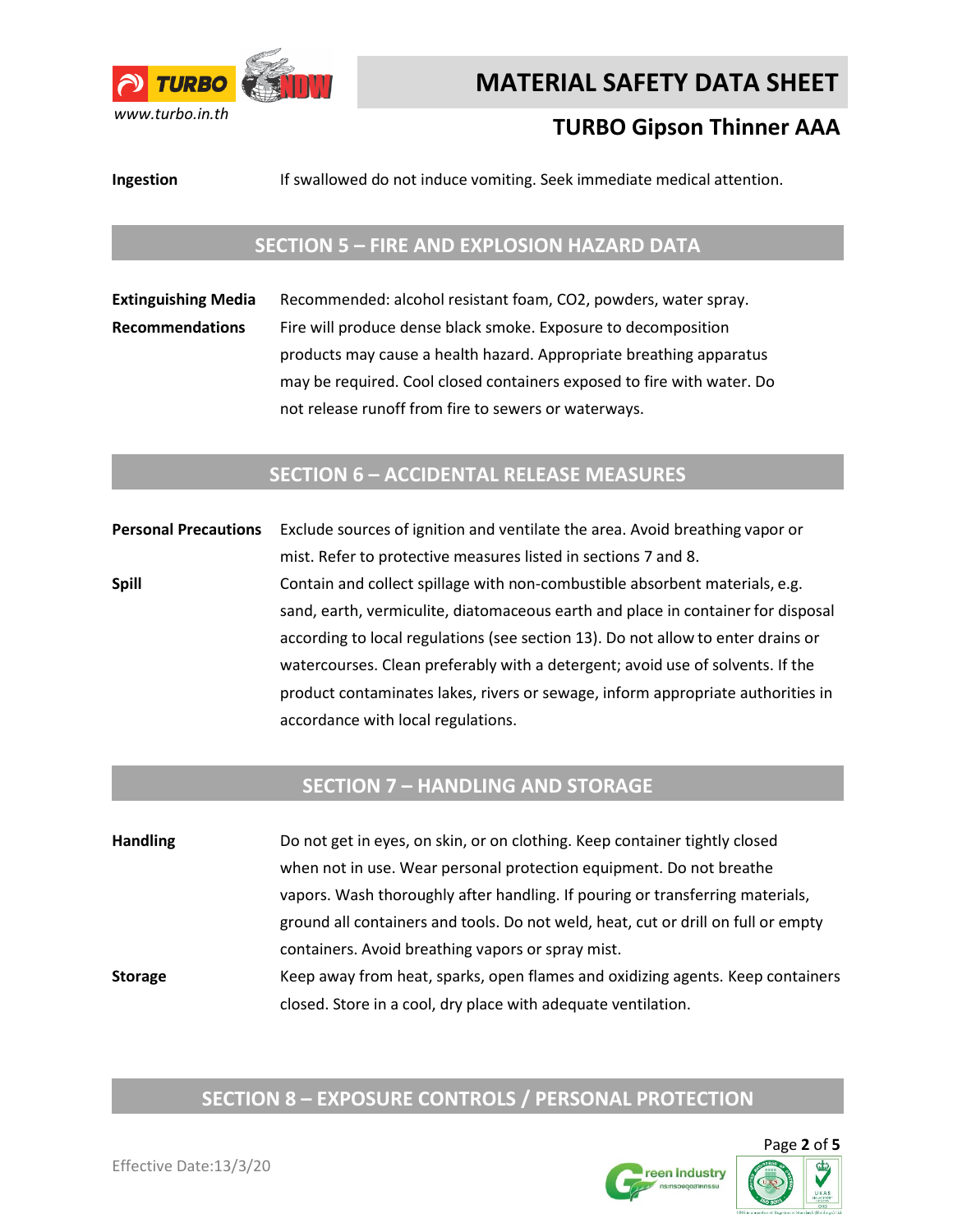



## **TURBO Gipson Thinner AAA**

|              | Engineering Measures Provide forced air ventilation when applying in confined spaces.     |
|--------------|-------------------------------------------------------------------------------------------|
|              | Respiratory Protection Unlikely to be necessary. Use approved chemical filter respirator. |
| Eyes         | Safety glasses or chemical eye goggles are suggested.                                     |
| <b>Hands</b> | Non-natural, non-butyl rubber gloves are recommended.                                     |
| <b>Skin</b>  | Use protective clothing. Remove contaminated clothing and wash the affected               |
|              | with soap and water.                                                                      |

# **SECTION 9 – PHYSICAL AND CHEMICAL PROPERTIES**

| <b>Physical State</b>      | Liquid       |
|----------------------------|--------------|
| Color                      | Clear        |
| Odor                       | Solvent odor |
| <b>Specific Gravity</b>    | 0.80-0.85    |
| <b>Viscosity</b>           |              |
| <b>Solubility in Water</b> | Insoluble    |

## **SECTION 10 – STABILITY AND REACTIVITY**

**Stability** Stable under recommended storage and handling conditions (see section 7). Hazardous Decomposition Products carbon monoxide, carbon dioxide, smoke, oxides of nitrogen. **Strong exothermic reactions** oxidizing agents, strong alkalis, strong acids.

## **SECTION 11 – TOXICOLOGICAL INFORMATION**

Not Available

**SECTION 12 – ECOLOGICAL INFORMATION**

Prolonged or repeated contact may cause chronic dermatitis. Appreciable evaporation to air is expected in the environment.



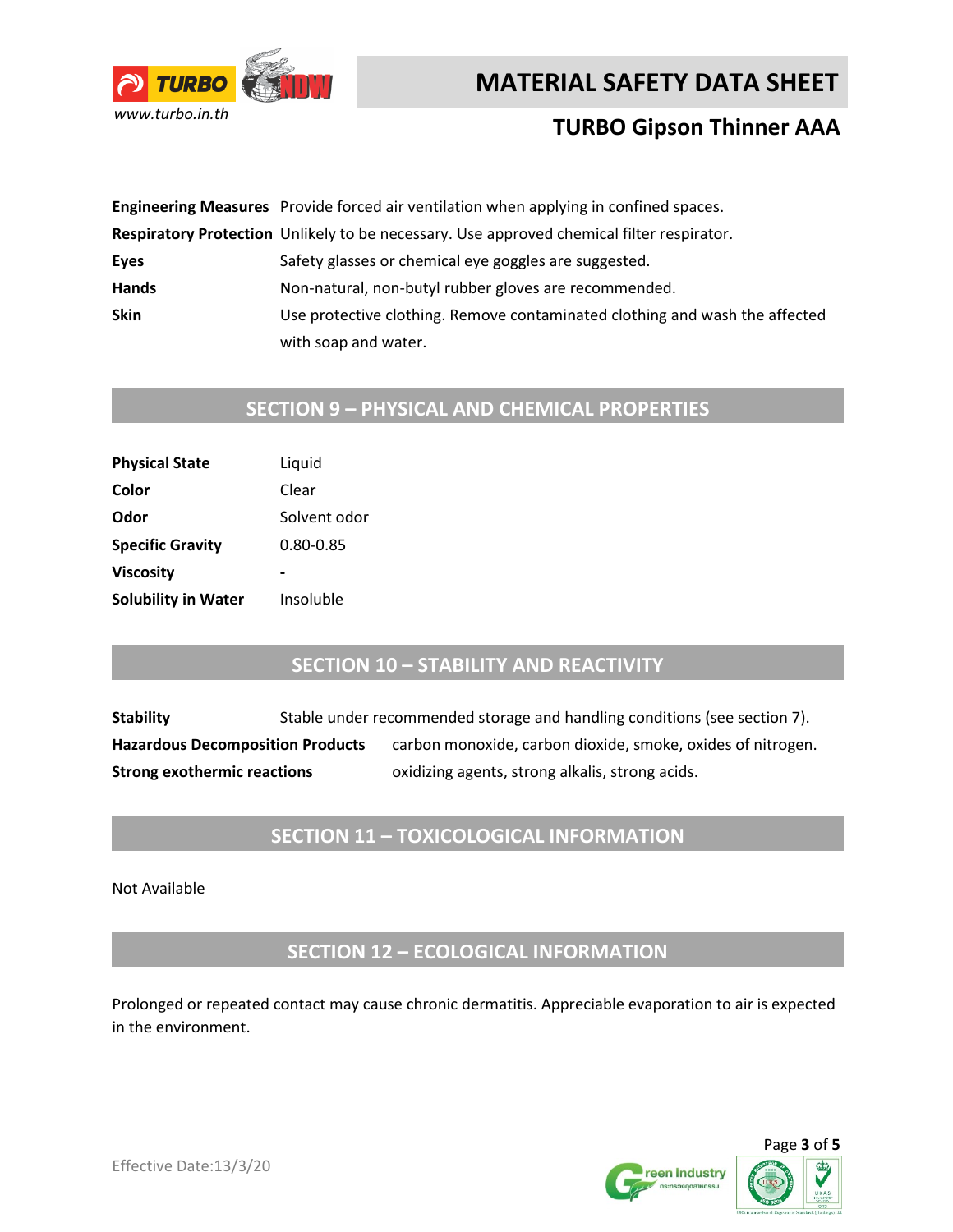

# **TURBO Gipson Thinner AAA**

### **SECTION 13 – DISPOSAL CONSIDERATIONS**

#### **Method of disposal**

The generation of waste should be avoided or minimised wherever possible. Empty containers or liners may retain some product residues. This material and its container must be disposed of in a safe way. Dispose of surplus and non-recyclable products via a licensed waste disposal contractor. Disposal of this product, solutions and any by-products should at all times comply with the requirements of environmental protection and waste disposal legislation and any regional local authority requirements. Avoid dispersal of spilt material and runoff and contact with soil, waterways, drains and sewers.

### **SECTION 14 – TRANSPORT INFORMATION**

| Proper shipping name Thinner Solvent |      |
|--------------------------------------|------|
| Packing Group                        | ш    |
| <b>Hazard Class</b>                  | κ    |
| UN No.                               | 1263 |

### **SECTION 15 – REGULATORY INFORMATION**

Highly flammable Harmful by inhalation, in contact with skin and if swallowed Irritating to eye and skin Keep out of reach of children Keep away from sources of ignition – No Smoking Do not breathe gas/fumes/vapour/spray Avoid contact with skin and eyes Wear suitable protective clothing, gloves and eye/face protection

### **SECTION 16 – OTHER INFORMATION**

This document could not be used for certifying the quality of the product.

This document presents the information of the product and to be used for safety only.

**Remark** The above information and data given here is based on test, experiences that



Page **4** of **5**